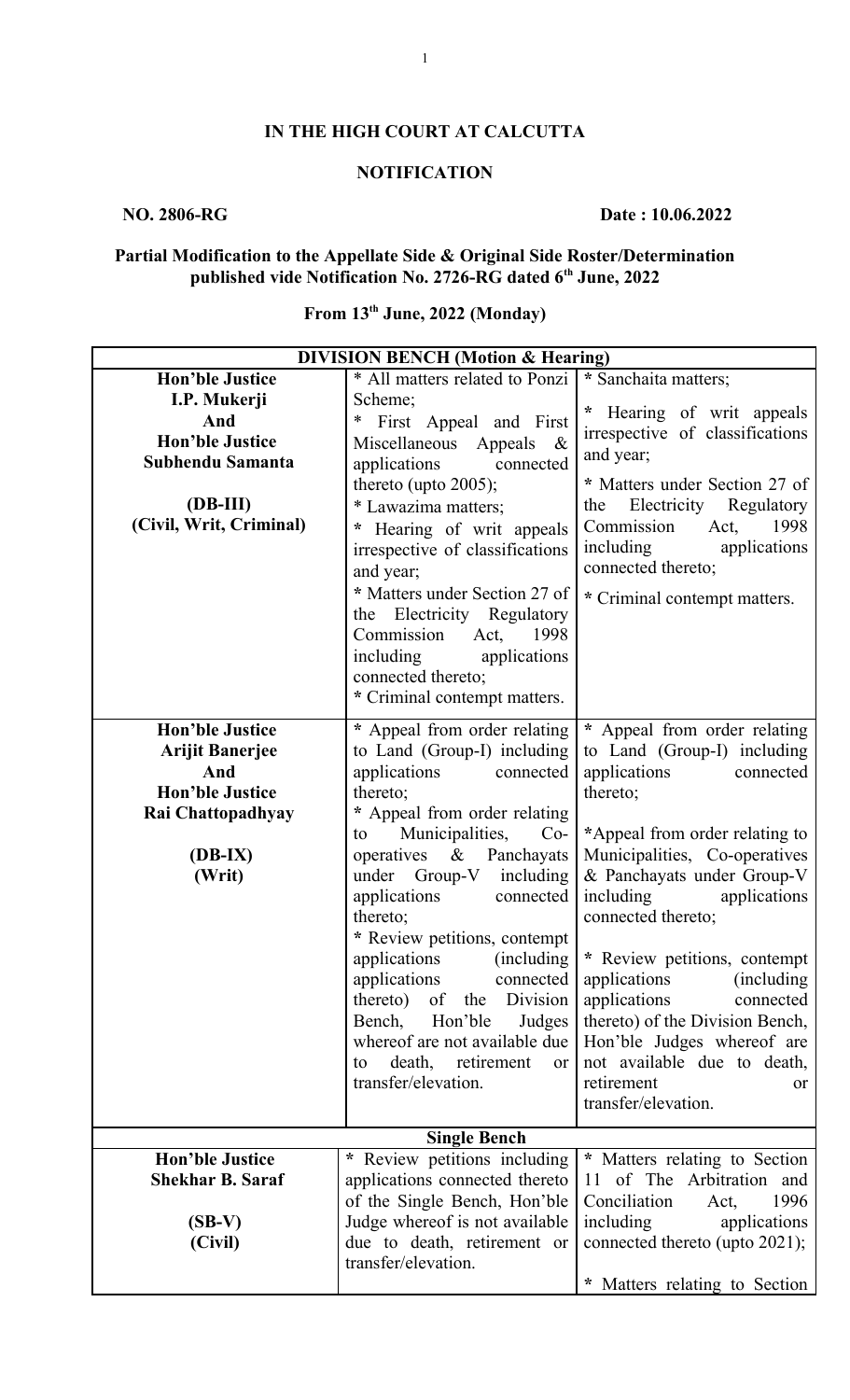|                                                                                        |                                                                                                                                                                                                                                                         | 34 of The Arbitration and<br>Conciliation<br>1996<br>Act,<br>including applications<br>thereto<br>(2016)<br>connected<br>onwards);<br>* All other matters (including<br>matters relating to Section 36<br>of The Arbitration<br>and<br>Conciliation Act, 1996) under<br>Arbitration Act, 1940 and The<br>Arbitration and Conciliation<br>1996<br>including<br>Act,<br>applications connected thereto<br>irrespective of year (except<br>matters<br>specified<br>above<br>mentioning year-mark);<br>* Review petitions including<br>applications connected thereto<br>of the Single Bench, Hon'ble<br>Judge whereof is not available<br>due to death, retirement or<br>transfer/elevation. |
|----------------------------------------------------------------------------------------|---------------------------------------------------------------------------------------------------------------------------------------------------------------------------------------------------------------------------------------------------------|-------------------------------------------------------------------------------------------------------------------------------------------------------------------------------------------------------------------------------------------------------------------------------------------------------------------------------------------------------------------------------------------------------------------------------------------------------------------------------------------------------------------------------------------------------------------------------------------------------------------------------------------------------------------------------------------|
| <b>Hon'ble Justice</b><br><b>Aniruddha Roy</b>                                         | * Hearing of Writ Petition<br>irrespective of classification                                                                                                                                                                                            | * Writ Petition irrespective of<br>classification and applications                                                                                                                                                                                                                                                                                                                                                                                                                                                                                                                                                                                                                        |
| $(SB-XX)$<br>(Writ & Contempt)                                                         | and applications connected<br>thereto;<br>*<br>Contempt<br>applications<br>(including<br>applications<br>thereto) of the<br>connected<br>whereof is not available due to<br>death, retirement<br><b>or</b><br>transfer/elevation<br>(2016)<br>onwards). | connected thereto;<br>$\ast$<br>Contempt<br>applications<br><i>(including)</i><br>applications<br>connected thereto) of the<br>Single Bench, Hon'ble Judge<br>Single Bench, Hon'ble Judge   whereof is not available due to<br>death,<br>retirement<br>or<br>(2016)<br>transfer/elevation<br>onwards).                                                                                                                                                                                                                                                                                                                                                                                    |
| <b>Hon'ble Justice</b><br>Rabindranath Samanta<br>$(SB-XXI)$<br>(Civil)                | Application under Section<br>$\ast$<br>24 of the Code of Civil<br>Procedure, 1908;<br>* Appeal related to all Claim<br>Cases including applications<br>connected thereto.                                                                               | * Application under Clause 13<br>of the Letters Patent read with<br>Section 24 of the Code of<br>Civil Procedure, 1908;<br>* Hearing of suits excluding<br>matters assigned to<br>other<br>Bench(s) (upto $2015$ ).                                                                                                                                                                                                                                                                                                                                                                                                                                                                       |
| <b>Hon'ble Justice</b><br><b>Sugato Majumdar</b><br>(SB-XXII)<br>(Criminal & Contempt) | * Admission and hearing of<br>Criminal Appeal including<br>application for suspension of<br>sentence in pending appeal<br>other<br>applications<br>and<br>connected thereto (From 2011<br>to $2015$ ;<br>Criminal Revision matters                      | $\ast$<br>applications<br>Contempt<br><i>(including)</i><br>applications<br>connected thereto) of the<br>Single Bench, Hon'ble Judge<br>whereof is not available due to<br>death, retirement<br>or<br>transfer/elevation (upto 2010).                                                                                                                                                                                                                                                                                                                                                                                                                                                     |
|                                                                                        | applications<br>including<br>connected thereto (From 2011<br>to $2012$ ;<br>Contempt<br>applications<br>∗<br><i>(including)</i><br>applications<br>connected thereto) of the                                                                            |                                                                                                                                                                                                                                                                                                                                                                                                                                                                                                                                                                                                                                                                                           |